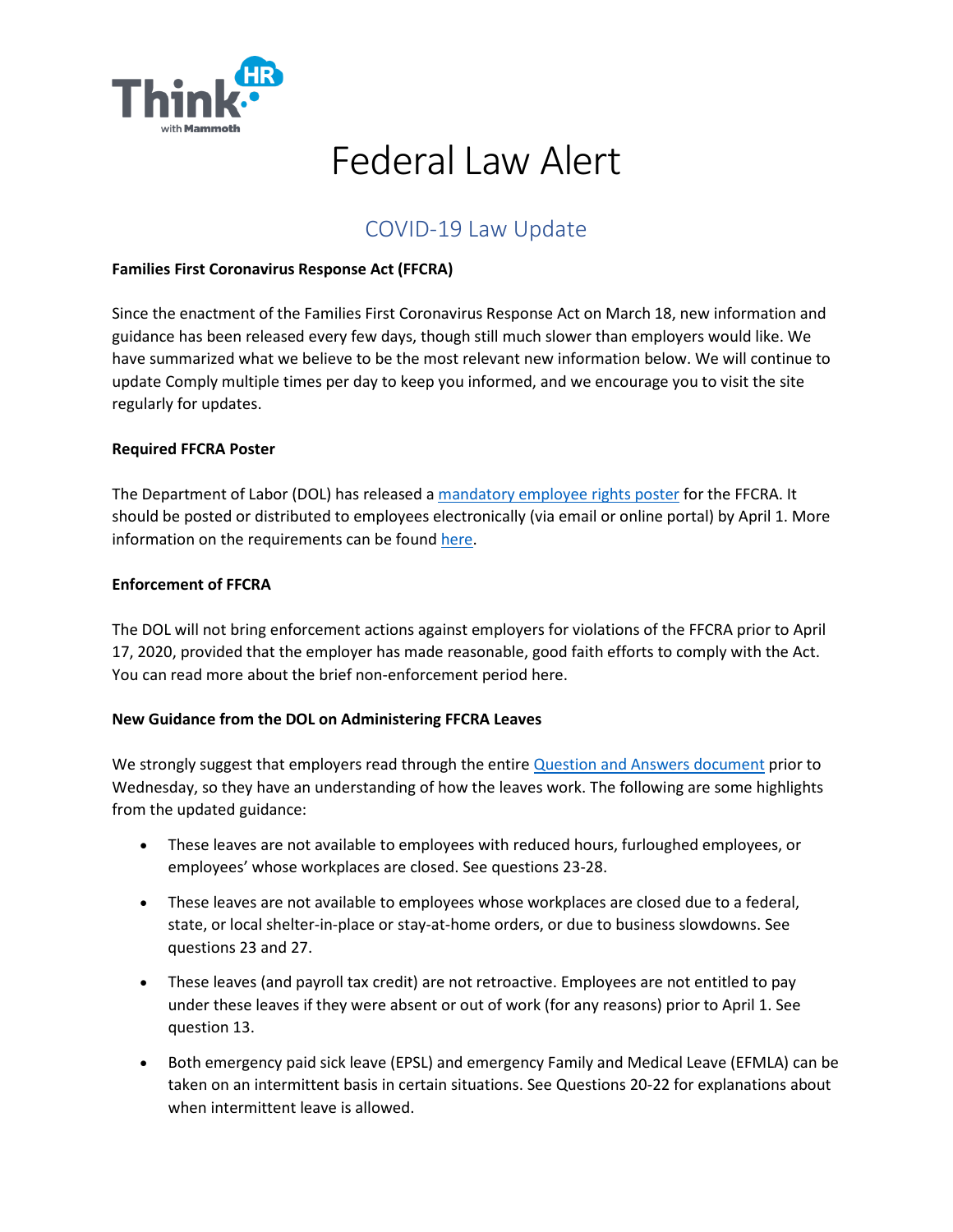- Employees may not be required to use other forms of paid leave prior to or concurrently with EPSL or EFMLA. See questions 32 and 33.
- Employers should keep documentation to show that employees who received leave were actually in need of leave. The documentation requirements will be outlined in soon-to-bereleased IRS guidance. See Questions 15 and 16.

#### **Coronavirus Aid, Relief, and Economic Security Act (CARES Act)**

On Friday, March 27, the President signed the Coronavirus Aid, Relief, and Economic Security Act (CARES Act). The new law is a \$2 trillion economic stimulus package designed to repair the economic damage caused by COVID-19 and provide additional protection to individuals and businesses who may lose income due to the pandemic. While most of the act pertains to direct payments and loans, there are some sections that affect employers.

## **Providing Alternatives to Closure and Layoffs**

The CARES Act gives employers the following options and benefits, which may allow them stay open and keep more people employed:

- Small businesses may be eligible for emergency grants of up to \$10,000 to cover immediate operating costs.
- The Small Business Administration (SBA) may provide loans of up to \$10 million per business; any portion of that spent to pay employees, keep workers on payroll, or pay for rent, mortgages, or existing debt could be forgiven, provided workers remain employed through the end of June.
- Small businesses with existing SBA loans may have up to six months of payments waived.
- Businesses who have experienced a decline in gross receipts of 50% as compared to the same quarter of 2019 or who have been fully or partially shutdown by order may be eligible to receive a refundable tax credit for 50% of qualified employee wages up to \$10,000 per employee. This is unrelated to the dollar-for-dollar payroll tax credit that can be taken for FFCRA leaves.
- Businesses may defer payment of employer payroll taxes imposed between the enactment of this law and December 31, 2020 with half of the deferred taxes due by December 31, 2021 and the rest due by December 31, 2022. This is unrelated to the dollar-for-dollar payroll tax credit that can be taken for FFCRA leaves.

We are unable to advise on these topics as they are outside the scope of our expertise. We encourage you to follow the [IRS Coronavirus Tax Relief](http://links.thinkhr.com/LEh1WT00p0JU0KuLg0R090W) page and the [SBA Coronavirus Loan Resources](http://links.thinkhr.com/ypUKLEgW090RWTK0hv00010) page, as well as consult with your tax professional or financial advisor. Detailed guidance on how to access these financial resources should be coming soon from those sources.

#### **Impact on Unemployment Insurance**

The act expands unemployment benefits by 13 weeks and adds \$600 to the weekly amount an individual would usually receive. While these unemployment benefits are generous, employers should still